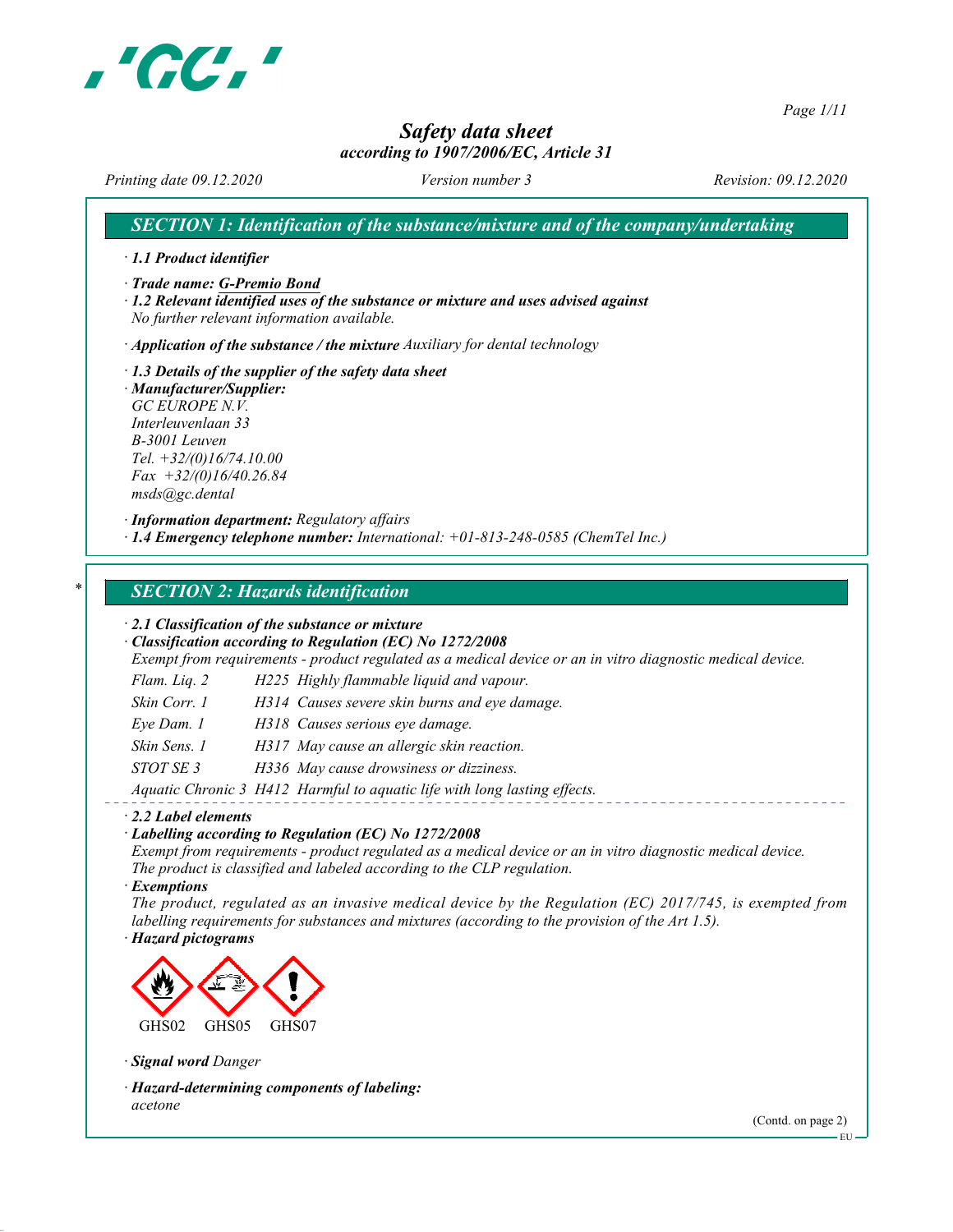Printing date 09.12.2020 Version number 3 Revision: 09.12.2020

#### Trade name: G-Premio Bond

|                                      | (Contd. of page 1)                                                                                         |
|--------------------------------------|------------------------------------------------------------------------------------------------------------|
|                                      | 2,2'-ethylenedioxydiethyl dimethacrylate                                                                   |
| $\cdot$ Hazard statements            |                                                                                                            |
|                                      | H225 Highly flammable liquid and vapour.                                                                   |
|                                      | H314 Causes severe skin burns and eye damage.                                                              |
|                                      | H317 May cause an allergic skin reaction.                                                                  |
|                                      | H336 May cause drowsiness or dizziness.                                                                    |
|                                      | H412 Harmful to aquatic life with long lasting effects.                                                    |
| · Precautionary statements           |                                                                                                            |
| <i>P210</i>                          | Keep away from heat, hot surfaces, sparks, open flames and other ignition sources. No                      |
|                                      | smoking.                                                                                                   |
| <i>P260</i>                          | Do not breathe dusts or mists.                                                                             |
| <i>P280</i>                          | Wear protective gloves / eye protection / face protection.                                                 |
|                                      | P303+P361+P353 IF ON SKIN (or hair): Take off immediately all contaminated clothing. Rinse skin with water |
|                                      | [or shower].                                                                                               |
|                                      | P305+P351+P338 IF IN EYES: Rinse cautiously with water for several minutes. Remove contact lenses, if      |
|                                      | present and easy to do. Continue rinsing.                                                                  |
| <i>P310</i>                          | Immediately call a POISON CENTER/doctor.                                                                   |
| <i>P321</i>                          | Specific treatment (see on this label).                                                                    |
| $P362 + P364$                        | Take off contaminated clothing and wash it before reuse.                                                   |
| <i>P405</i>                          | Store locked up.                                                                                           |
| <i>P501</i>                          | Dispose of contents/container in accordance with local/regional/national/international                     |
|                                      | regulations.                                                                                               |
| $\cdot$ 2.3 Other hazards            |                                                                                                            |
| · Results of PBT and vPvB assessment |                                                                                                            |
|                                      |                                                                                                            |

· PBT: Not applicable.

· vPvB: Not applicable.

## SECTION 3: Composition/information on ingredients

## · 3.2 Chemical characterization: Mixtures

· Description:

Only substances required to be mentioned according to Annex II of regulation 1907/2006 are listed. Information on the other substances that may be present can be obtained upon request.

| · Dangerous components: |                                                                                             |              |
|-------------------------|---------------------------------------------------------------------------------------------|--------------|
| $67-64-1$ acetone       |                                                                                             | $25 - 50\%$  |
|                         | Flam. Liq. 2, H225; Eye Irrit. 2, H319; STOT SE 3, H336                                     |              |
|                         | 1830-78-0 2-Hydroxy-1,3 dimethacryloxypropane                                               | $≥10 - 520%$ |
|                         | Skin Irrit. 2, H315; Eye Irrit. 2, H319; STOT SE 3, H335                                    |              |
|                         | 85590-00-7 methacryloyloxydecyl dihydrogen phosphate                                        | $5 - 10\%$   |
|                         | Skin Irrit. 2, H315; Eye Irrit. 2, H319; STOT SE 3, H335                                    |              |
|                         | 109-16-0 $ 2,2$ '-ethylenedioxydiethyl dimethacrylate                                       | $2.5 - 5\%$  |
|                         | Skin Sens. 1, H317                                                                          |              |
|                         | 75980-60-8 $diphenyl(2, 4, 6-trimethylbenzoyl)phosphine oxide$                              | $1 - 2.5\%$  |
|                         | Repr. 2, H361f                                                                              |              |
|                         | $128-37-0$ Butylated hydroxytoluene                                                         | $0.5 < 1\%$  |
|                         | Aquatic Acute 1, H400; Aquatic Chronic 1, H410                                              |              |
|                         | · Additional information: For the wording of the listed hazard phrases refer to section 16. | EU           |

(Contd. on page 3)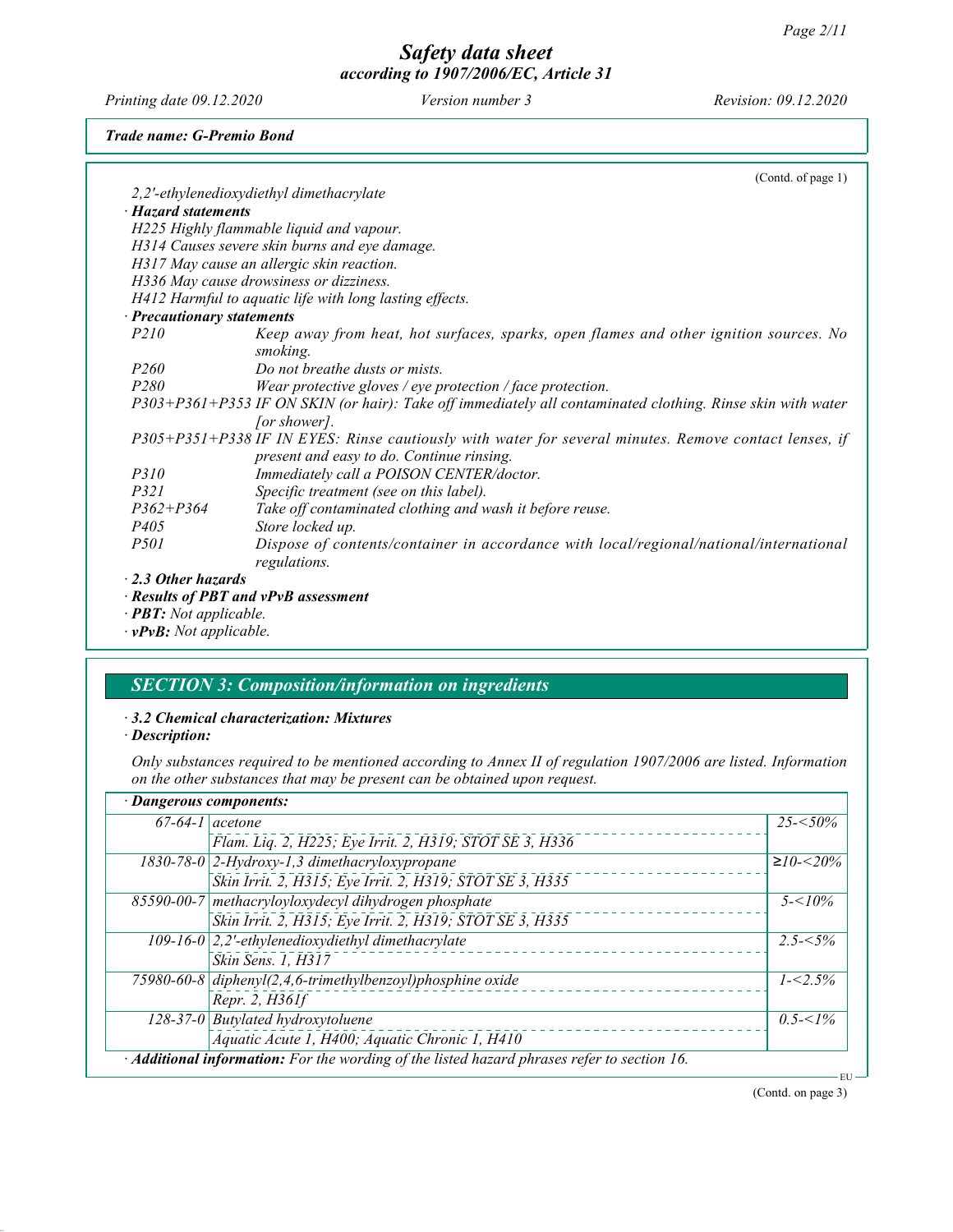Printing date 09.12.2020 Version number 3 Revision: 09.12.2020

Trade name: G-Premio Bond

(Contd. of page 2)

#### SECTION 4: First aid measures

#### · 4.1 Description of first aid measures

#### · General information:

Immediately remove any clothing soiled by the product. If symptoms persist consult doctor.

· After inhalation:

#### Supply fresh air. If required, provide artificial respiration. Keep patient warm. Consult doctor if symptoms persist. Take affected persons into fresh air and keep quiet.

#### · After skin contact: Immediately wash with water and soap and rinse thoroughly. Seek medical treatment. If skin irritation continues, consult a doctor. · After eye contact:

Protect unharmed eye. Rinse opened eye for several minutes under running water. Call a doctor immediately.

#### · After swallowing:

Rinse out mouth and then drink plenty of water.

If symptoms persist consult doctor.

· 4.2 Most important symptoms and effects, both acute and delayed Allergic reactions

- · 4.3 Indication of any immediate medical attention and special treatment needed
- No further relevant information available.

#### SECTION 5: Firefighting measures

- · 5.1 Extinguishing media
- · Suitable extinguishing agents: CO2, sand, extinguishing powder. Do not use water.
- · For safety reasons unsuitable extinguishing agents: Water
- · 5.2 Special hazards arising from the substance or mixture Formation of toxic gases is possible during heating or in case of fire. No further relevant information available.
- · 5.3 Advice for firefighters
- · Protective equipment: Wear self-contained respiratory protective device.
- · Additional information

Dispose of fire debris and contaminated fire fighting water in accordance with official regulations.

#### SECTION 6: Accidental release measures

· 6.1 Personal precautions, protective equipment and emergency procedures Remove persons from danger area. Keep away from ignition sources Avoid contact with the eyes and skin. Wear protective clothing. · 6.2 Environmental precautions: Do not allow product to reach sewage system or any water course. Do not allow to penetrate the ground/soil. · 6.3 Methods and material for containment and cleaning up: Ensure adequate ventilation. Use neutralizing agent. Absorb liquid components with liquid-binding material.

(Contd. on page 4)

EU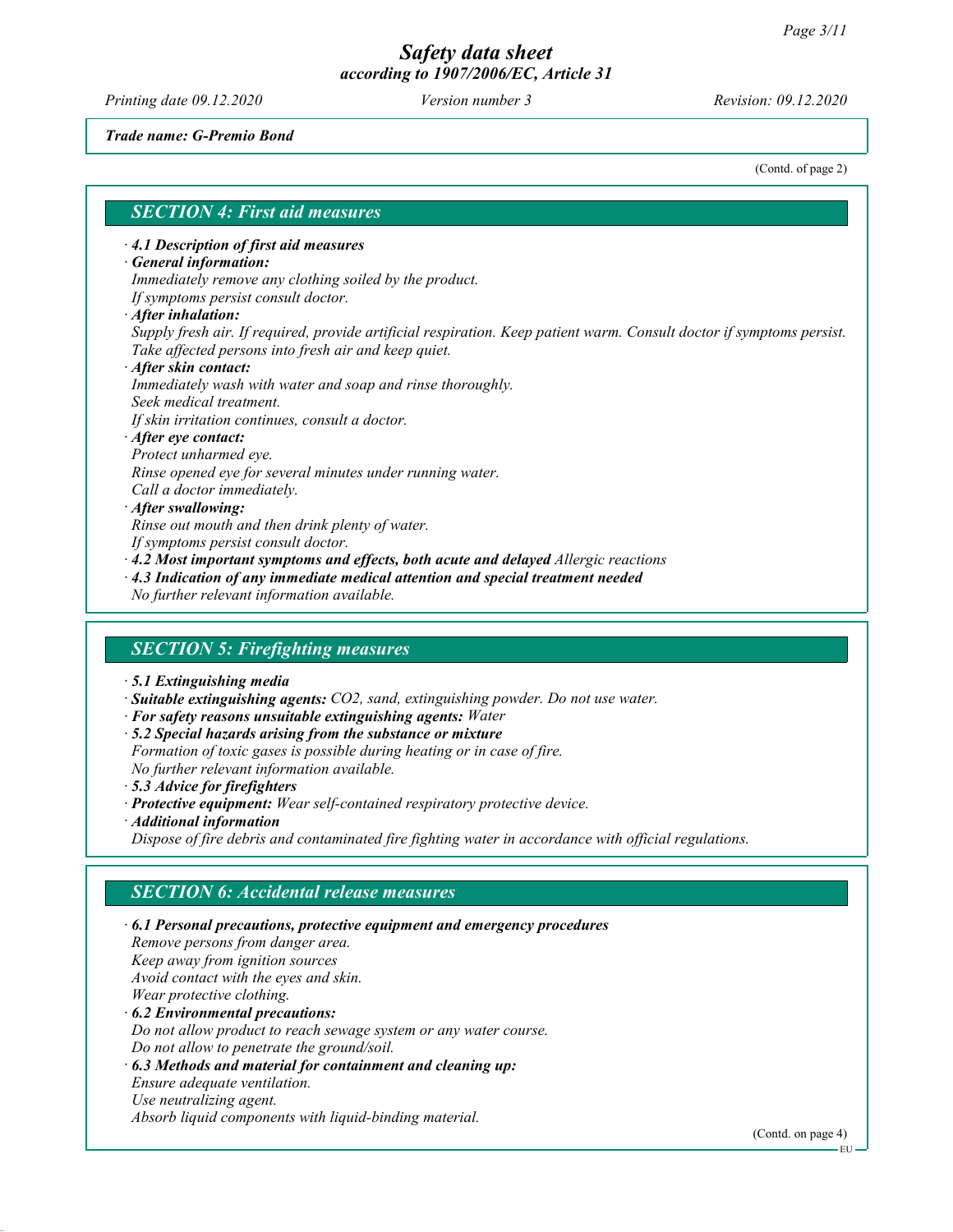Printing date 09.12.2020 Version number 3 Revision: 09.12.2020

(Contd. of page 3)

Trade name: G-Premio Bond

Dispose of the collected material according to regulations. · 6.4 Reference to other sections See Section 7 for information on safe handling. See Section 8 for information on personal protection equipment.

See Section 13 for disposal information.

## SECTION 7: Handling and storage

· 7.1 Precautions for safe handling Ensure good ventilation/exhaustion at the workplace. Prevent formation of aerosols. Avoid contact with the eyes and skin. · Information about protection against explosions and fires: Keep ignition sources away - Do not smoke. Protect against electrostatic charges. Do not spray on a naked flame or any incandescent material. · 7.2 Conditions for safe storage, including any incompatibilities · Storage: · Requirements to be met by storerooms and receptacles: Store in a cool location. Store only in unopened original receptacles. · Information about storage in one common storage facility: Store away from foodstuffs. · Further information about storage conditions:

Keep receptacle tightly sealed. Store in cool, dry conditions in well sealed receptacles. Protect from heat and direct sunlight. Store in a cool place.

 $\cdot$  7.3 Specific end use(s) No further relevant information available.

## SECTION 8: Exposure controls/personal protection

· Additional information about design of technical systems: No further data; see item 7.

· 8.1 Control parameters

· Components with limit values that require monitoring at the workplace:

67-64-1 acetone

IOELV Long-term value: 1210 mg/m³, 500 ppm

· DNELs

128-37-0 Butylated hydroxytoluene

Dermal  $DNEL$  dermal  $0.5$  mg/kg bw/day (man)

Inhalative DNEL inhalation 3.5 mg/m3 (man)

· Additional information: The lists that were valid during the creation were used as basis.

· 8.2 Exposure controls

· Personal protective equipment:

· General protective and hygienic measures:

The usual precautionary measures for handling chemicals should be followed.

Avoid contact with the eyes and skin.

Wash hands before breaks and at the end of work.

Keep away from foodstuffs, beverages and feed.

EU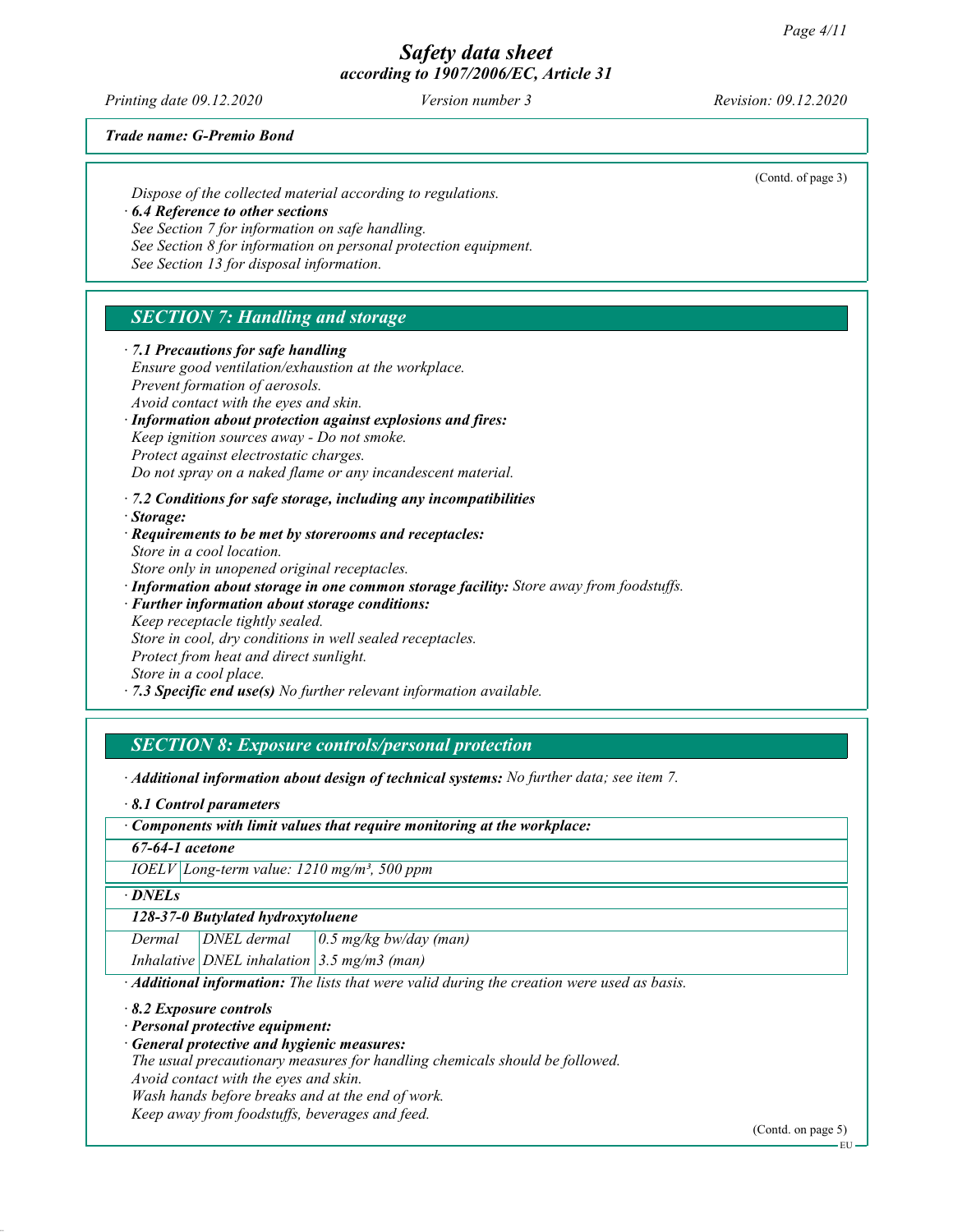Printing date 09.12.2020 Version number 3 Revision: 09.12.2020

(Contd. of page 4)

EU

Trade name: G-Premio Bond

- Immediately remove all soiled and contaminated clothing.
- · Breathing equipment: Suitable respiratory protective device recommended.
- · Protection of hands:



Protective gloves

#### · Material of gloves

The selection of the suitable gloves does not only depend on the material, but also on further marks of quality and varies from manufacturer to manufacturer. As the product is a preparation of several substances, the resistance of the glove material can not be calculated in advance and has therefore to be checked prior to the application.

· Penetration time of glove material

The exact break through time has to be found out by the manufacturer of the protective gloves and has to be observed.

· Eye protection:



Tightly sealed goggles

| <b>SECTION 9: Physical and chemical properties</b>                                                             |                                               |  |
|----------------------------------------------------------------------------------------------------------------|-----------------------------------------------|--|
| 9.1 Information on basic physical and chemical properties<br><b>General Information</b><br>$\cdot$ Appearance: |                                               |  |
| Form:                                                                                                          | Liquid                                        |  |
| Color:                                                                                                         | Yellow                                        |  |
| Odor:                                                                                                          | Acetone-like                                  |  |
| · Odor threshold:                                                                                              | Not determined.                               |  |
| $\cdot$ pH-value at 20 °C:                                                                                     | 1.8                                           |  |
| · Change in condition<br><b>Melting point/Melting range:</b><br><b>Boiling point/Boiling range:</b>            | $-95 °C$<br>$55^{\circ}C$                     |  |
| · Flash point:                                                                                                 | $-17\degree C$                                |  |
| · Flammability (solid, gaseous):                                                                               | Not applicable.                               |  |
| · Ignition temperature:                                                                                        | Undetermined.                                 |  |
| · Decomposition temperature:                                                                                   | Not determined.                               |  |
| · Auto igniting:                                                                                               | Product is not selfigniting.                  |  |
| · Danger of explosion:                                                                                         | Product does not present an explosion hazard. |  |
| · Explosion limits:<br>Lower:<br><b>Upper:</b>                                                                 | 2.6 Vol $\%$<br>13 Vol %                      |  |
| · Vapor pressure:                                                                                              | Not determined.                               |  |
| $\cdot$ Density at 20 °C:                                                                                      | $0.94$ g/cm <sup>3</sup>                      |  |
|                                                                                                                | (Contd. on page 6)                            |  |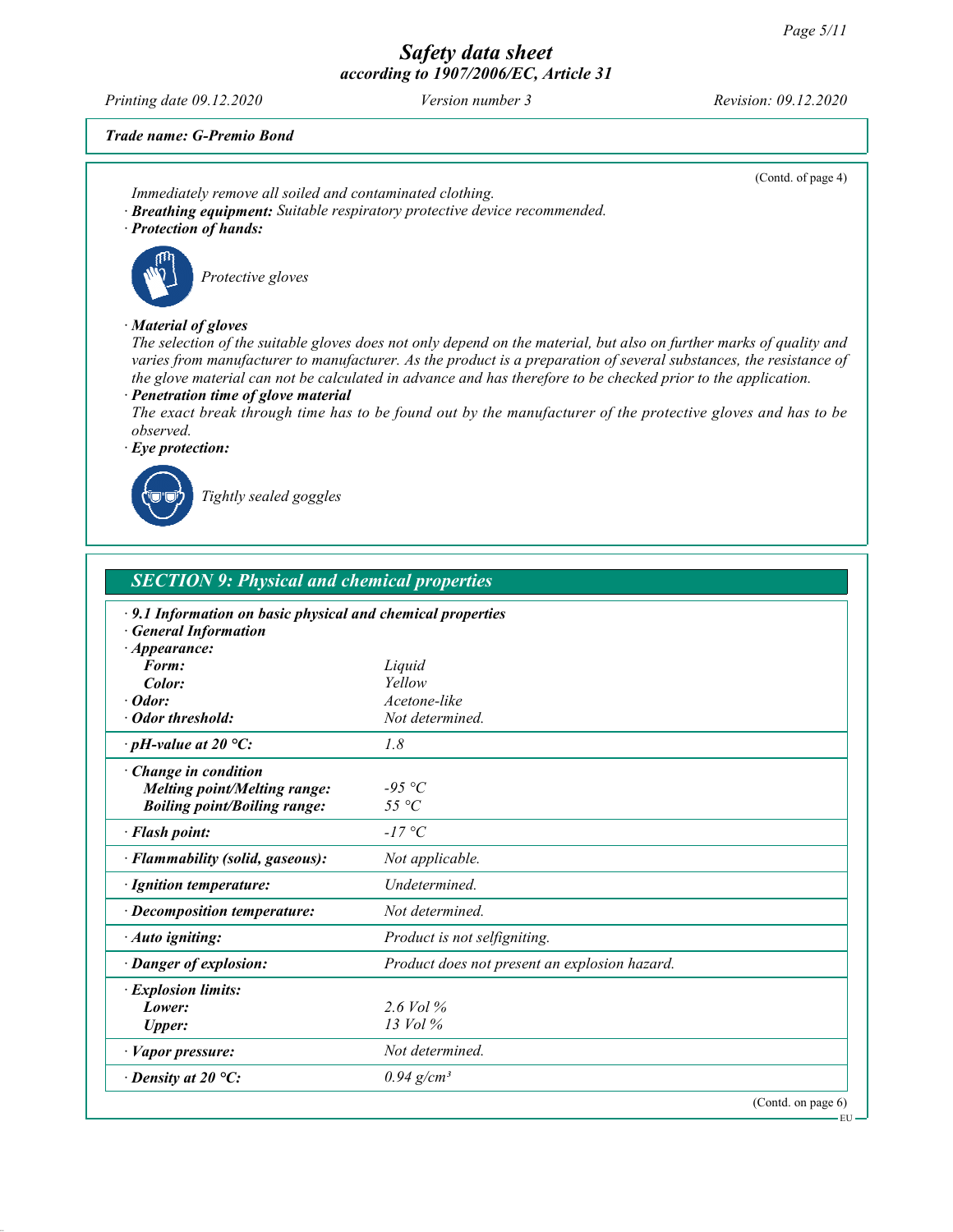Printing date 09.12.2020 Version number 3 Revision: 09.12.2020

Trade name: G-Premio Bond

|                                                            |                                            | (Contd. of page $5$ ) |
|------------------------------------------------------------|--------------------------------------------|-----------------------|
| $\cdot$ Relative density                                   | Not determined.                            |                       |
| $\cdot$ <i>Vapor density</i>                               | Not determined.                            |                       |
| $\cdot$ Evaporation rate                                   | Not determined.                            |                       |
| $\cdot$ Solubility in / Miscibility with                   |                                            |                       |
| Water:                                                     | <i>Insoluble.</i>                          |                       |
| · Partition coefficient (n-octanol/water): Not determined. |                                            |                       |
| $\cdot$ <i>Viscosity:</i>                                  |                                            |                       |
| Dynamic:                                                   | Not determined.                            |                       |
| Kinematic:                                                 | Not determined.                            |                       |
| · Solvent content:                                         |                                            |                       |
| Organic solvents:                                          | 31.1%                                      |                       |
| Water:                                                     | 24.0%                                      |                       |
| $VOC$ (EC)                                                 | $377.9$ g/l                                |                       |
| $\cdot$ 9.2 Other information                              | No further relevant information available. |                       |

## SECTION 10: Stability and reactivity

· 10.1 Reactivity No further relevant information available.

· 10.2 Chemical stability

· Thermal decomposition / conditions to be avoided: No decomposition if used according to specifications.

· 10.3 Possibility of hazardous reactions No dangerous reactions known.

· 10.4 Conditions to avoid No further relevant information available.

· 10.5 Incompatible materials: No further relevant information available.

· 10.6 Hazardous decomposition products: No dangerous decomposition products known.

## SECTION 11: Toxicological information

· 11.1 Information on toxicological effects

· Acute toxicity: Based on available data, the classification criteria are not met.

#### · LD/LC50 values that are relevant for classification:

67-64-1 acetone

Oral  $LD50 \mid 5,800 \text{ mg/kg}$  (rat (f+m))

Dermal  $LD50$  20,000 mg/kg (rabbit)

128-37-0 Butylated hydroxytoluene

Oral  $|LDS0| > 6,000$  mg/kg (rat (f+m)) (OECD 401)

- · Primary irritant effect:
- · on the skin:

Causes severe skin burns and eye damage.

· on the eye:

Causes serious eye damage.

- · Sensitization:
- May cause an allergic skin reaction.

· Additional toxicological information:

· OSHA-Ca (Occupational Safety & Health Administration)

None of the ingredients is listed.

· Repeated dose toxicity No further relevant information available.

(Contd. on page 7)

EU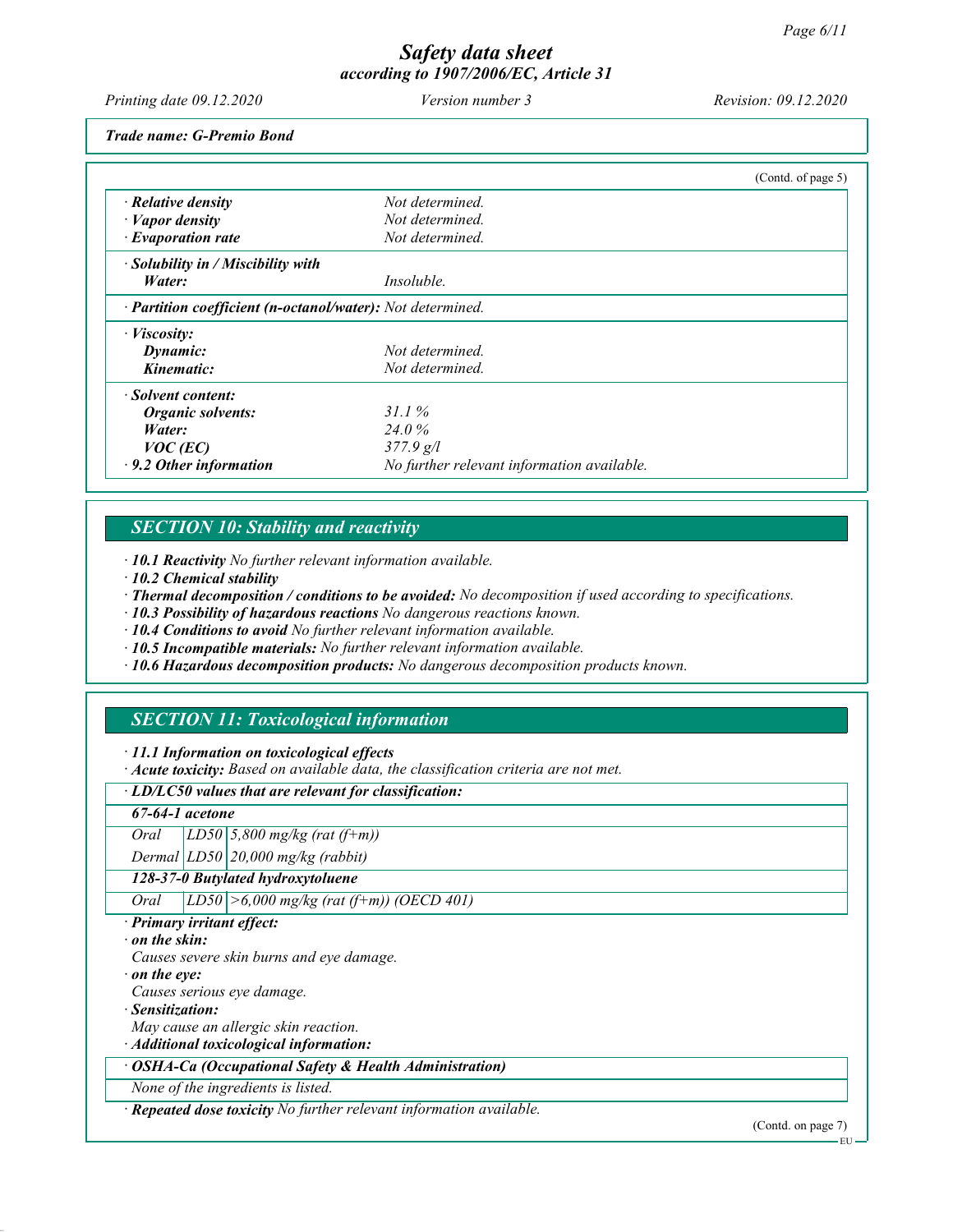Printing date 09.12.2020 Version number 3 Revision: 09.12.2020

(Contd. of page 6)

Trade name: G-Premio Bond

· CMR effects (carcinogenity, mutagenicity and toxicity for reproduction)

No further relevant information available.

 $\cdot$  Germ cell mutagenicity Based on available data, the classification criteria are not met.

- $\cdot$  **Carcinogenicity** Based on available data, the classification criteria are not met.
- · Reproductive toxicity Based on available data, the classification criteria are not met.

· STOT-single exposure

May cause drowsiness or dizziness.

- $\cdot$  **STOT-repeated exposure** Based on available data, the classification criteria are not met.
- · Aspiration hazard Based on available data, the classification criteria are not met.

## SECTION 12: Ecological information

#### · 12.1 Toxicity

· Aquatic toxicity:

128-37-0 Butylated hydroxytoluene

EC50/48h (static) 0.48 mg/l (daphnia magna) (OECD 202)

- · 12.2 Persistence and degradability No further relevant information available.
- $\cdot$  12.3 Bioaccumulative potential No further relevant information available.
- $\cdot$  12.4 Mobility in soil No further relevant information available.
- · Ecotoxical effects:
- · Remark: Harmful to fish
- · Additional ecological information:
- · General notes:
- Must not reach bodies of water or drainage ditch undiluted or unneutralized.

Harmful to aquatic organisms

Rinse off of bigger amounts into drains or the aquatic environment may lead to decreased pH-values. A low pHvalue harms aquatic organisms. In the dilution of the use-level the pH-value is considerably increased, so that after the use of the product the aqueous waste, emptied into drains, is only low water-dangerous. Water hazard class 1 (Self-assessment): slightly hazardous for water

Do not allow undiluted product or large quantities of it to reach ground water, water course or sewage system.

· 12.5 Results of PBT and vPvB assessment

- · PBT: Not applicable.
- · vPvB: Not applicable.

 $\cdot$  12.6 Other adverse effects No further relevant information available.

#### SECTION 13: Disposal considerations

#### · 13.1 Waste treatment methods

· Recommendation:

Must not be disposed of together with household garbage. Do not allow product to reach sewage system.

| $\cdot$ European waste catalogue |                                                                                            |
|----------------------------------|--------------------------------------------------------------------------------------------|
|                                  | 18 00 00   WASTES FROM HUMAN OR ANIMAL HEALTH CARE AND/OR RELATED RESEARCH (except         |
|                                  | kitchen and restaurant wastes not arising from immediate health care)                      |
|                                  | 18 01 00   wastes from natal care, diagnosis, treatment or prevention of disease in humans |
|                                  | 18 01 06 $*$ chemicals consisting of or containing hazardous substances                    |

(Contd. on page 8)

EU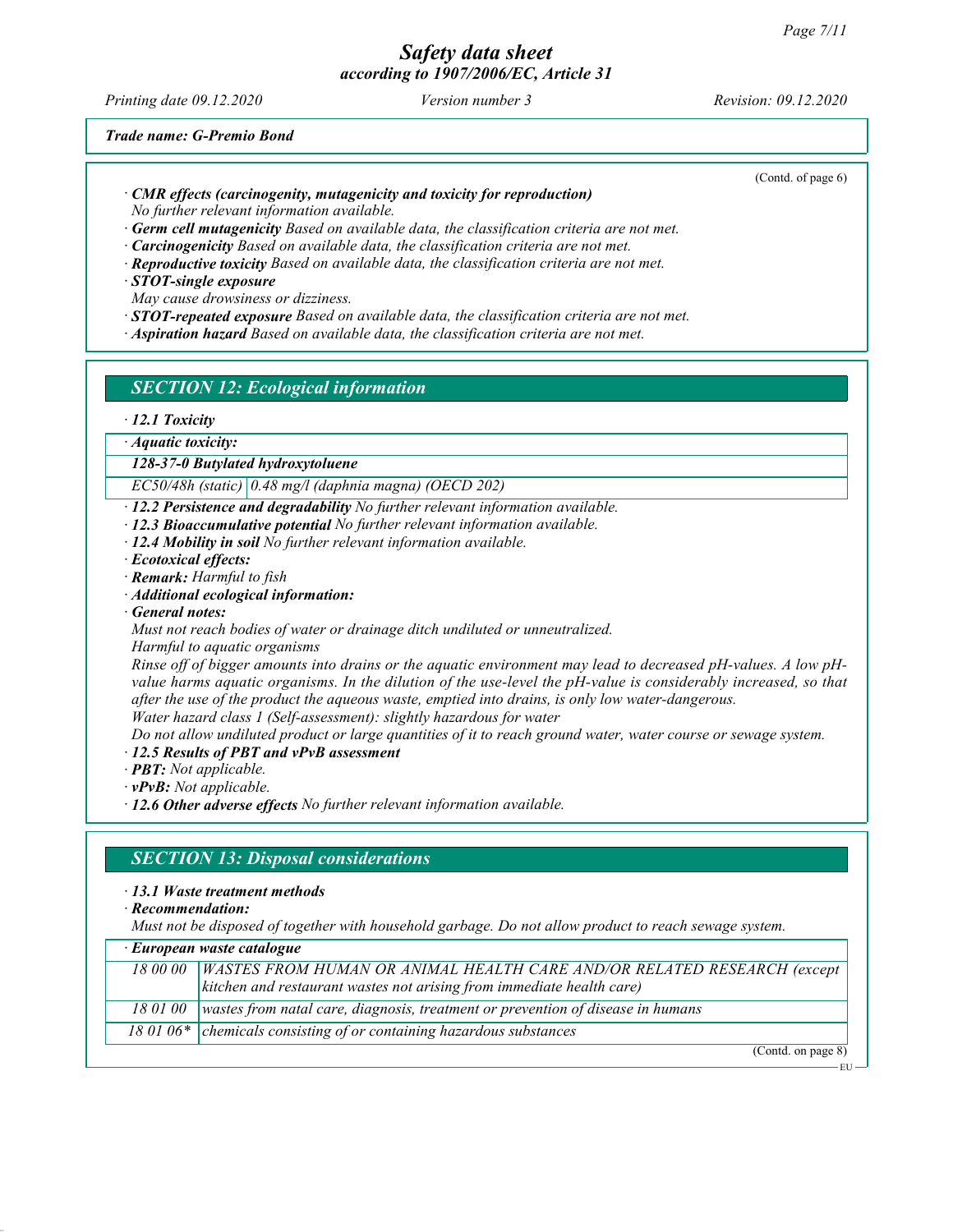Printing date 09.12.2020 Version number 3 Revision: 09.12.2020

Trade name: G-Premio Bond

(Contd. of page 7)

· Uncleaned packagings:

· Recommendation: Disposal must be made according to official regulations.

| <b>SECTION 14: Transport information</b>                                                                                    |                                                                                                                       |  |
|-----------------------------------------------------------------------------------------------------------------------------|-----------------------------------------------------------------------------------------------------------------------|--|
| $\cdot$ 14.1 UN-Number<br>ADR, IMDG, IATA                                                                                   | UN1090                                                                                                                |  |
| $\cdot$ 14.2 UN proper shipping name<br>$\cdot$ DOT<br>$·$ <i>ADR</i><br>· IMDG, IATA                                       | Acetone mixture<br>1090 ACETONE mixture<br><b>ACETONE</b>                                                             |  |
| · 14.3 Transport hazard class(es)                                                                                           |                                                                                                                       |  |
| $\cdot$ ADR                                                                                                                 |                                                                                                                       |  |
| $\cdot$ Class<br>$\cdot$ <i>Label</i>                                                                                       | 3 (F1) Flammable liquids<br>3                                                                                         |  |
| $\cdot$ IMDG, IATA                                                                                                          |                                                                                                                       |  |
| $\cdot$ Class<br>$\cdot$ Label                                                                                              | 3 Flammable liquids<br>3                                                                                              |  |
| · 14.4 Packing group<br>ADR, IMDG, IATA                                                                                     | $I\!I$                                                                                                                |  |
| $\cdot$ 14.5 Environmental hazards:<br>· Marine pollutant:                                                                  | N <sub>o</sub>                                                                                                        |  |
| · 14.6 Special precautions for user<br>· Hazard identification number (Kemler code):<br>· EMS Number:<br>· Stowage Category | Warning: Flammable liquids<br>33<br>$F-E,S-D$<br>E                                                                    |  |
| $\cdot$ 14.7 Transport in bulk according to Annex II of<br><b>MARPOL73/78 and the IBC Code</b>                              | Not applicable.                                                                                                       |  |
| · Transport/Additional information:                                                                                         |                                                                                                                       |  |
| $\cdot$ ADR<br>$\cdot$ Limited quantities (LQ)<br>$\cdot$ Excepted quantities (EQ)                                          | IL<br>Code: E2<br>Maximum net quantity per inner packaging: 30 ml<br>Maximum net quantity per outer packaging: 500 ml |  |
| · Transport category<br>· Tunnel restriction code                                                                           | 2<br>D/E                                                                                                              |  |
|                                                                                                                             | (Contd. on page 9)                                                                                                    |  |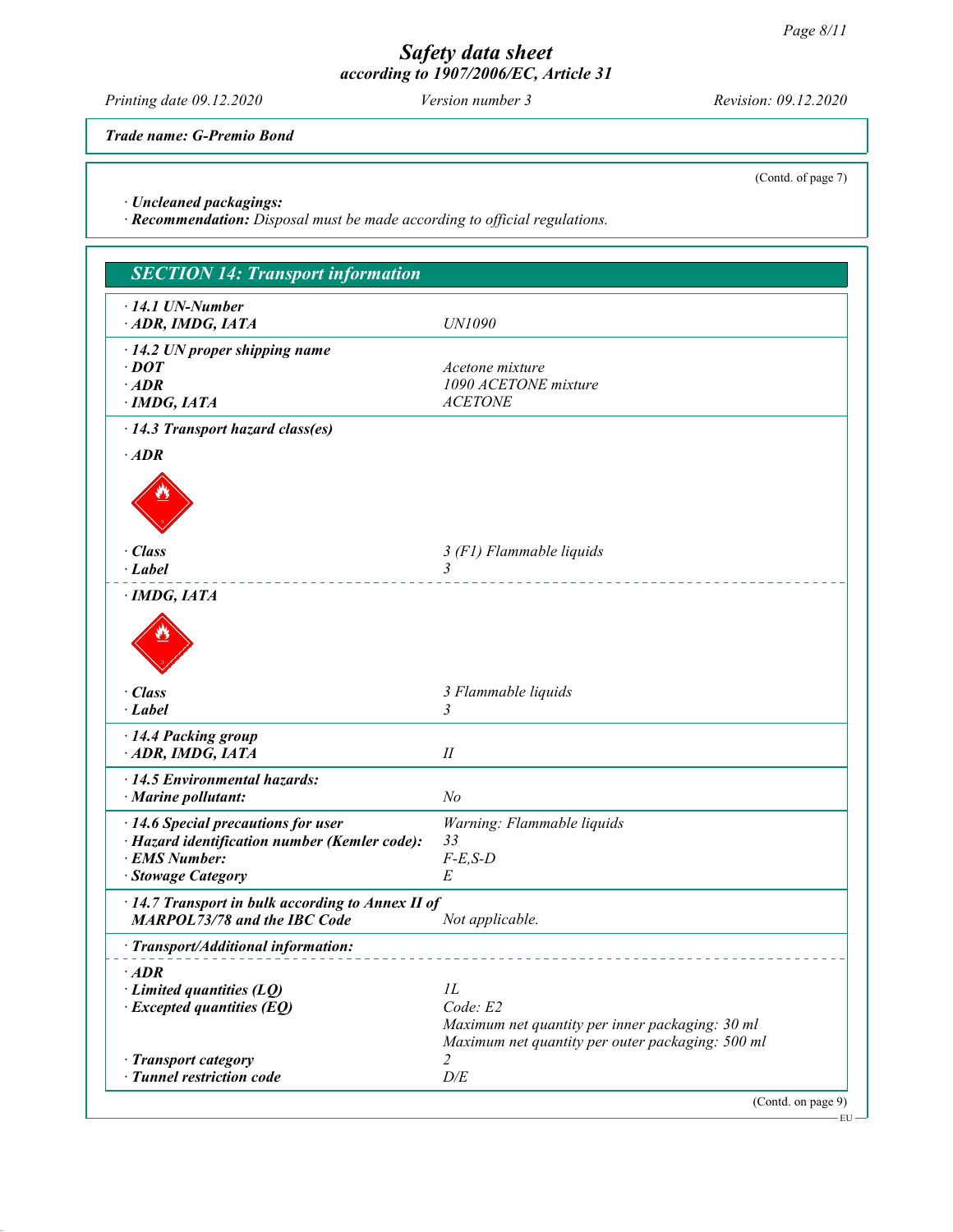Printing date 09.12.2020 Version number 3 Revision: 09.12.2020

Trade name: G-Premio Bond

|                                                                                     | (Contd. of page 8)                                                                                                  |
|-------------------------------------------------------------------------------------|---------------------------------------------------------------------------------------------------------------------|
| $\cdot$ IMDG<br>$\cdot$ Limited quantities (LQ)<br>$\cdot$ Excepted quantities (EQ) | H<br>Code E2<br>Maximum net quantity per inner packaging: 30 ml<br>Maximum net quantity per outer packaging: 500 ml |
| · UN "Model Regulation":                                                            | UN 1090 ACETONE MIXTURE, 3, II                                                                                      |

## SECTION 15: Regulatory information

· 15.1 Safety, health and environmental regulations/legislation specific for the substance or mixture · Sara

· Section 355 (extremely hazardous substances):

None of the ingredient is listed.

· Section 313 (Specific toxic chemical listings):

1344-28-1 aluminium oxide

· Proposition 65

· Chemicals known to cause cancer:

None of the ingredients is listed.

· Chemicals known to cause reproductive toxicity for females:

None of the ingredients is listed.

Chemicals known to cause reproductive toxicity for males:

None of the ingredients is listed.

· Chemicals known to cause developmental toxicity:

None of the ingredients is listed.

#### · Carcinogenic categories

· EPA (Environmental Protection Agency)

 $67-64-1$  acetone  $1$ 

TLV (Threshold Limit Value established by ACGIH)

 $67-64-1$  acetone  $A4$ 

 $1344-28-1$  aluminium oxide  $1344-28-1$ 

128-37-0 Butylated hydroxytoluene A44

· MAK (German Maximum Workplace Concentration)

 $1344-28-1$  aluminium oxide  $\vert 2$ 

128-37-0 Butylated hydroxytoluene 4

· NIOSH-Ca (National Institute for Occupational Safety and Health)

None of the ingredients is listed.

· Directive 2012/18/EU

· Named dangerous substances - ANNEX I None of the ingredients is listed.

· Seveso category P5c FLAMMABLE LIQUIDS

 $\cdot$  Qualifying quantity (tonnes) for the application of lower-tier requirements 5,000 t

 $\cdot$  Qualifying quantity (tonnes) for the application of upper-tier requirements 50,000 t

· REGULATION (EC) No 1907/2006 ANNEX XVII Conditions of restriction: 3

(Contd. on page 10)

EU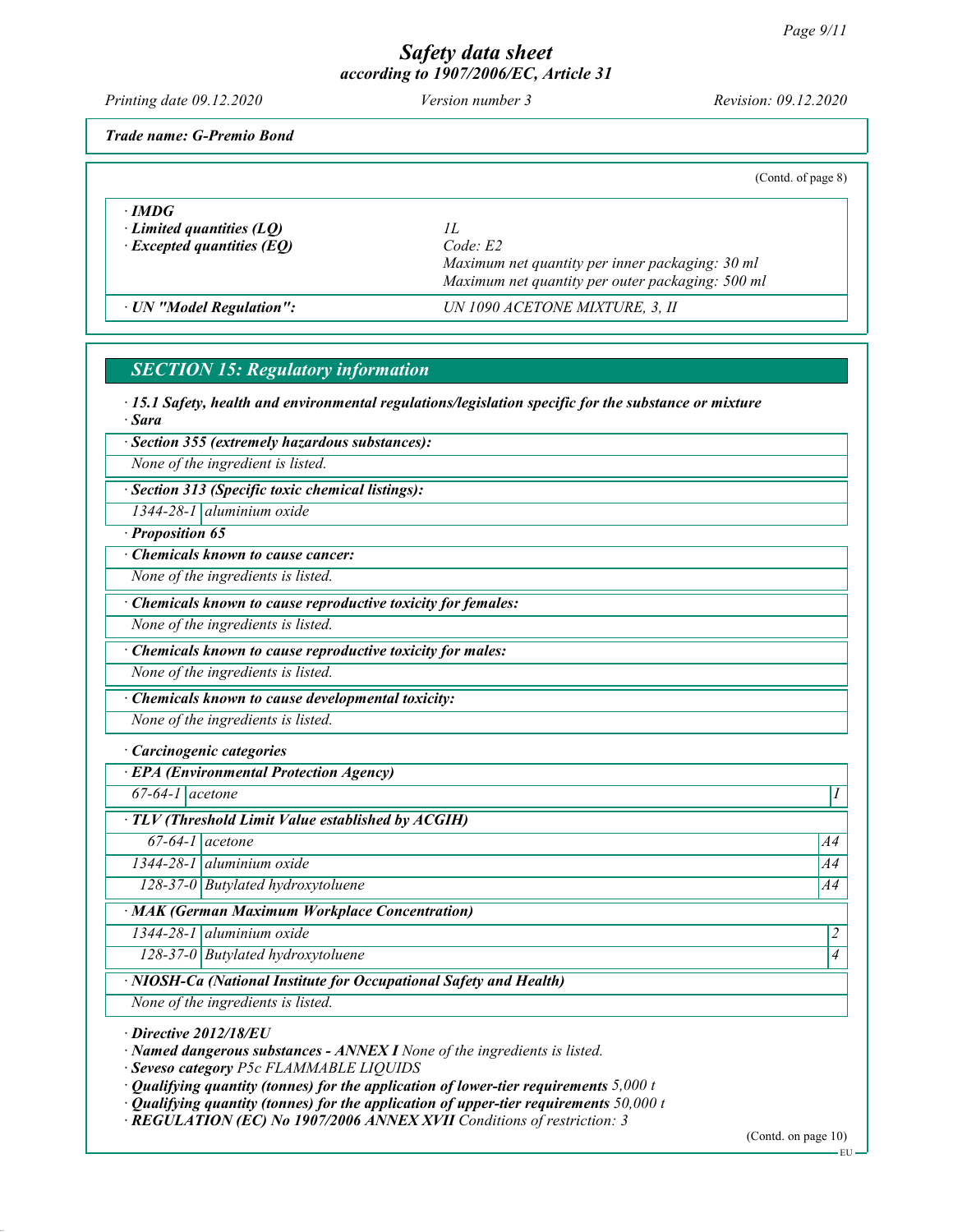Printing date 09.12.2020 Version number 3 Revision: 09.12.2020

(Contd. of page 9)

Trade name: G-Premio Bond

· 15.2 Chemical safety assessment: A Chemical Safety Assessment has not been carried out.

SECTION 16: Other information · Relevant phrases H225 Highly flammable liquid and vapour. H315 Causes skin irritation. H317 May cause an allergic skin reaction. H319 Causes serious eye irritation. H335 May cause respiratory irritation. H336 May cause drowsiness or dizziness. H361f Suspected of damaging fertility. H400 Very toxic to aquatic life. H410 Very toxic to aquatic life with long lasting effects. · Classification according to Regulation (EC) No 1272/2008 Calculation method · Department issuing SDS: Regulatory affairs · Contact: msds@gc.dental · Abbreviations and acronyms: ADR: Accord européen sur le transport des marchandises dangereuses par Route (European Agreement concerning the International Carriage of Dangerous Goods by Road) IMDG: International Maritime Code for Dangerous Goods DOT: US Department of Transportation IATA: International Air Transport Association GHS: Globally Harmonised System of Classification and Labelling of Chemicals ACGIH: American Conference of Governmental Industrial Hygienists EINECS: European Inventory of Existing Commercial Chemical Substances ELINCS: European List of Notified Chemical Substances CAS: Chemical Abstracts Service (division of the American Chemical Society) VOC: Volatile Organic Compounds (USA, EU) DNEL: Derived No-Effect Level (REACH) LC50: Lethal concentration, 50 percent LD50: Lethal dose, 50 percent PBT: Persistent, Bioaccumulative and Toxic vPvB: very Persistent and very Bioaccumulative NIOSH: National Institute for Occupational Safety OSHA: Occupational Safety & Health Flam. Liq. 2: Flammable liquids – Category 2 Skin Corr. 1: Skin corrosion/irritation – Category 1 Skin Irrit. 2: Skin corrosion/irritation – Category 2 Eye Dam. 1: Serious eye damage/eye irritation – Category 1 Eye Irrit. 2: Serious eye damage/eye irritation – Category 2 Skin Sens. 1: Skin sensitisation – Category 1 Repr. 2: Reproductive toxicity – Category 2 STOT SE 3: Specific target organ toxicity (single exposure) – Category 3 Aquatic Acute 1: Hazardous to the aquatic environment - acute aquatic hazard – Category 1 Aquatic Chronic 1: Hazardous to the aquatic environment - long-term aquatic hazard – Category 1 Aquatic Chronic 3: Hazardous to the aquatic environment - long-term aquatic hazard – Category 3 · Sources • ECHA (http://echa.europa.eu/) • EnviChem (www.echemportal.org)  $\cdot$  \* Data compared to the previous version altered. This version replaces all previous versions. Disclaimer: The information contained herein is believed to be true and accurate. However, all statements, recommendations or suggestions are made without any guarantee, representation or warranty, express or implied, on our part. Therefore, no warranty is made or to be implied that the information set out in this document is accurate or complete, and we accordingly exclude all liability in connection with the use of this information or the products

referred to herein. All such risks are assumed by the purchaser/user. The information contained herein is also

(Contd. on page 11)

EU